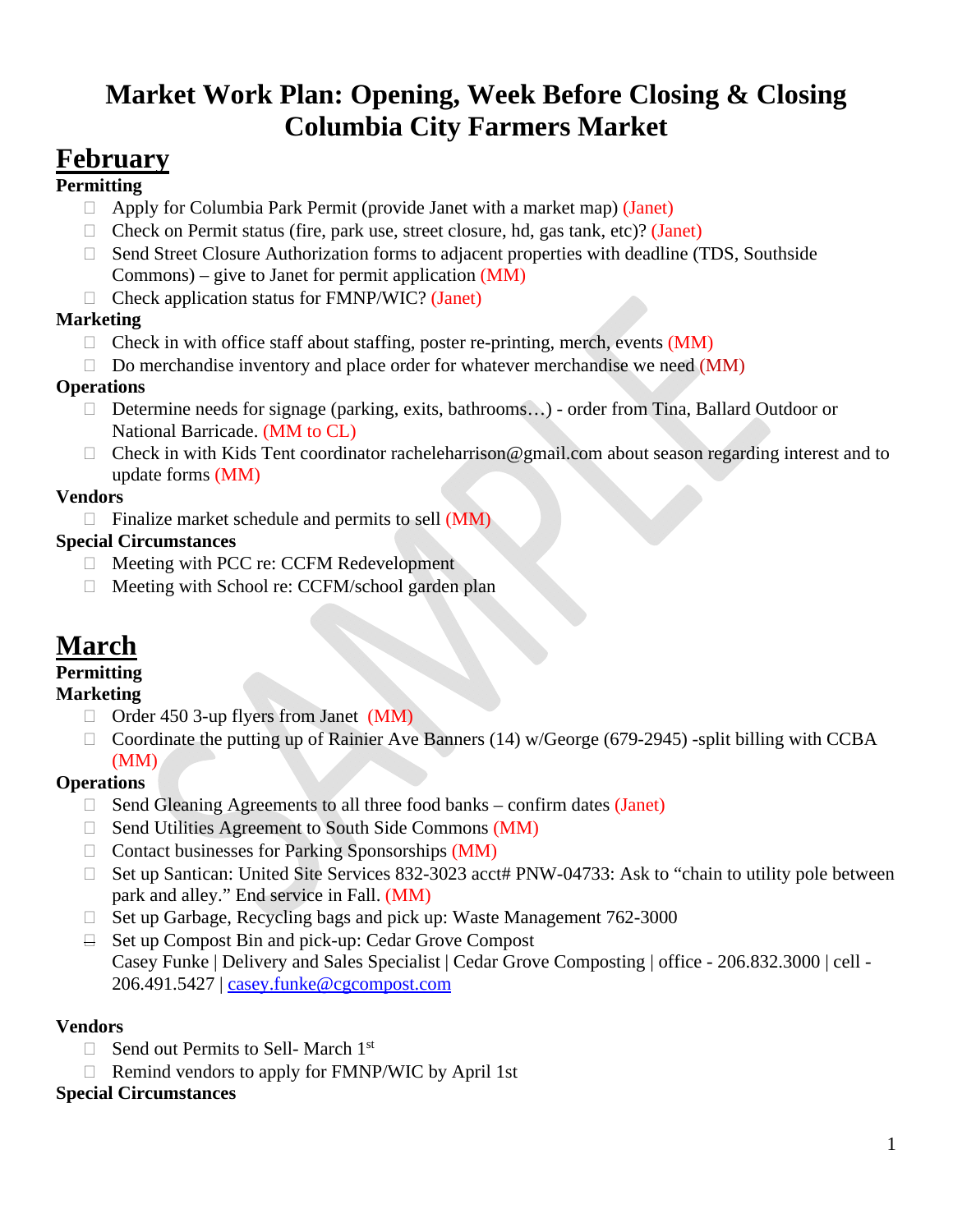# **April**

#### **Permitting**

- $\Box$  Ask HD to send a list of all the permits they have for CCFM Check vendor permit spread sheet and call all who still need a permit to avoid late fees(MM)
- $\Box$  Secure Commissary Agreement with La Medusa or Columbia City Bakery(MM)

# **Marketing**

- $\Box$  Drop off flyers/Coloring Contests Orca and Graham Hill Elementary with a few posters call first(MM  $&$  CL)
- □ Poster CC and surrounding neighborhoods (Beacon Hill, Mt Baker, Seward Park, north Rainier...) See if Regina is still available to vol: 725-8137 (MM & CL)
- $\Box$  Remind neighboring businesses "no exit to Edmunds from 12-8pm." (MM)
- $\Box$  Print "Please don't hang on rails" signs for Southside commons. (MM)
- $\Box$  Inform SSD tenants and Southside Commons of market. (MM)
- □ Attend CCBA marketing Committee (last Tuesday of the month) and the CCBA general meeting (first Tuesday of every month) to pass out posters (MM)
- $\Box$  Press releases send out two weeks before opening day (CL & JH)

# **Operations**

- □ Contact AM Sign people Damani (861-5247) and Jacob (774-216-1131)(MM)
- $\Box$  Coordinate WIC dates (they'll contact us) (MM)
- $\Box$  Refresh on-site dots (MM)
- $\Box$  Hang banners on FHS fence facing Rainier Check with Molly for banners (MM)
- □ Inventory shed: tents, demo equip, first aid, signage, seating, weights…purchase new or borrow from other sheds. (MM)
- $\Box$  Service fire extinguisher bring to office(MM)

# **Vendors**

- $\Box$  Vendor Layout (MM)
- $\Box$  Redo Envelopes with seasonal percentages (MM)

# **Week before opening day:**

# **Permitting**

### **Marketing**

- $\Box$  Send CCBA and Rainier Valley post reminders(MM)
- □ Facebook updates

# **Operations**

- $\Box$  Tuesday before Opening Day: Place SDOT No-Parks along Edmunds with sign in file (MM)
- □ Flier cars on Edmunds
- □ Call the School for the Blind to remind them that the South Sidewalk closes on Wednesdays (206-906-5500)
- □ Thursday before Opening Day: hang banner on SDOT fence on MLK by CC Light Rail station facing west and one across the street facing east on MLK(MM)

### **Vendors**

□ Call all vendors: market hours, location, load in time, parking and fees, WIC/FMNP, what to bring answer any questions…(MM)

### **Special Circumstances**